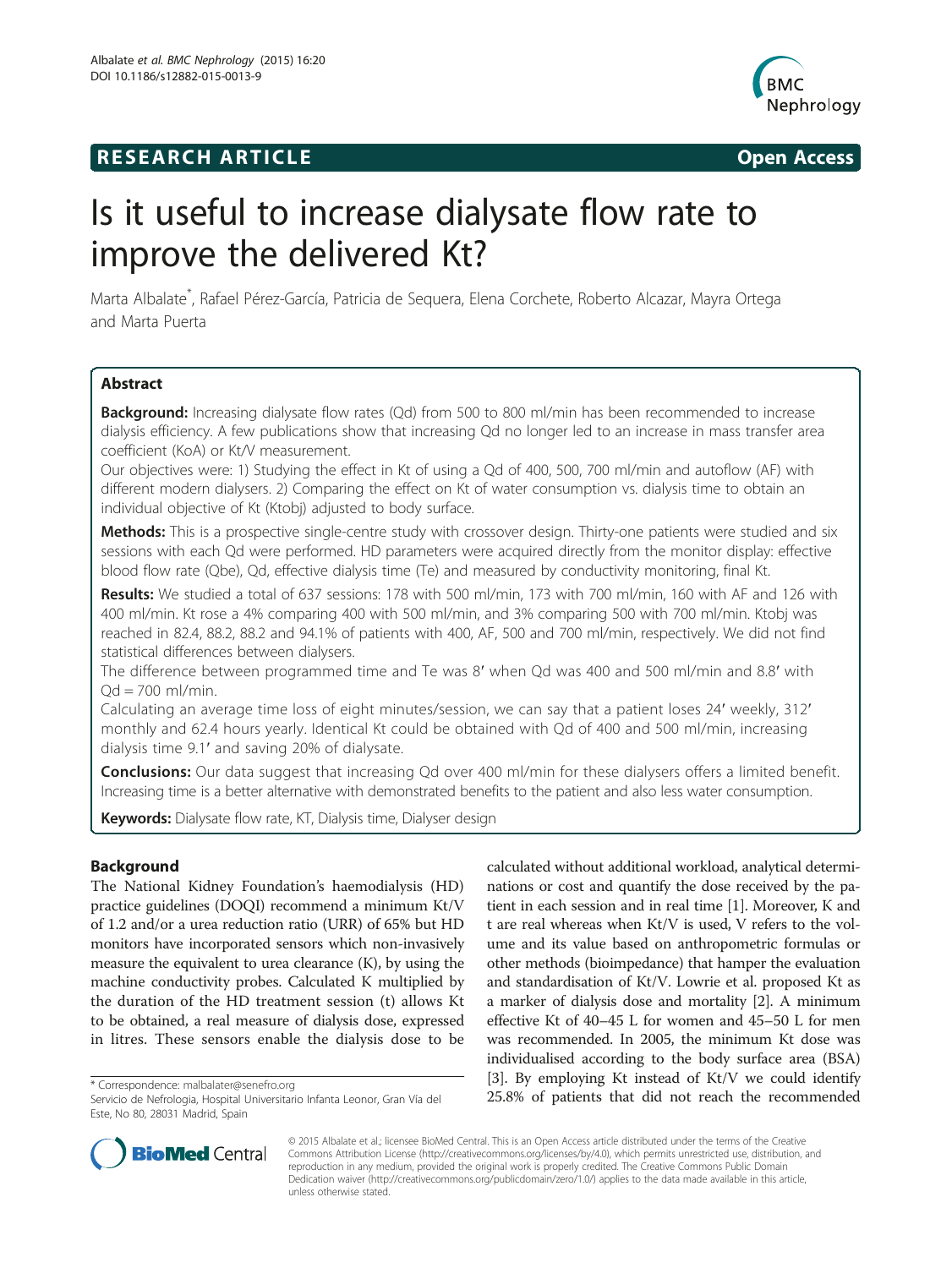minimum Kt, although Kt/V [[4\]](#page-5-0) was attained, nevertheless Kt/V remains the method employed by most dialysis units.

The delivered dialysis dose depends on the mass transfer area coefficient of the dialyser (KoA), flow conditions (blood (Qb), Qd and ultrafiltration flow) and dialysis time. Increasing Qd from 500 to 800 ml/min has been recommended to increase the dialysis efficiency and allows shorter treatments. Leypoldt et al. showed that this increase in the Qd results in an increased KoA for urea by 14% (range 3 to 33%, depending on the dialyser model) in an in vitro study [[5](#page-5-0)]. They concluded that the improvement was the result of better flow distribution through the dialysate compartment or a decrease in boundary layer resistance to mass transfer on the dialysate side of the membrane. Subsequent clinical publications confirmed this observation [\[6\]](#page-5-0).

However, in recent years, new dialysers with hollow fibre undulations, spacer yarns and changes in fibre packing density have been developed in order to improve flow distribution through the dialysate compartment [\[7](#page-5-0)-[10](#page-5-0)]. A few publications show that increasing Qd no longer led to an increase in KoA [[11\]](#page-5-0) but these results are based on Kt/V measurement [\[12,13](#page-5-0)], (with the limitations explained above), without comparison between dialysers, and without keeping in mind effective time (Te) or effective Qb (Qbe).

On the other hand, we know that extended treatment times are associated with higher patient survival irrespective of dialysis dose [\[14](#page-5-0)-[16](#page-5-0)]. Comparisons between the effect on Kt of increasing dialysis time vs. Qd have not been performed.

The aims of this study are: 1) Studying the effect in Kt of using a Qd of 400, 500, 700 ml/min and autoflow (AF) with different modern dialysers. 2) Comparing the effect on Kt of water consumption vs. dialysis time to obtain an individual objective of Kt (Ktobj) adjusted to body surface.

#### Methods

This is a prospective single-centre study with crossover design performed at the Infanta Leonor University Hospital, Madrid, Spain.

To participate in the study subjects were required to be

older than 18, have a stable haemodialysis prescription and consent to participate in this study.

The study (identifier: EQdDial-1) was reviewed and approved by the Ethical Committee of Clinical Investigation at Hospital General Universitario Gregorio Marañón (Madrid).

#### Study design

The objective of the study was to establish the effect on Kt of increasing the Qd from 400 to 500 and 700 ml/min and the AF™ function.

Monitors and dialysers were identical throughout the study. Twenty-one were dialyzed with AK200™, eight with Fresenius 5008™ and two with Artis™. The membranes used were distributed as follows: nine Xenium H™, eight Xenium M™, seven FX80™ and seven Polyflux 210™. Technical data for the dialysers used are in Table 1.

All patients were dialysed with conventional bicarbonate haemodialysis as follows:

- Six sessions with Qd at 500 ml/min.
- Six sessions with Qd at 700 ml/min.
- Six sessions with calculated AF. This factor is calculated according to dialyser KoA and Qb [[13](#page-5-0)]. Therapy System™ (Fresenius Medical Care) directly adjusts Qd. AK200 and Artis monitors Qd were programmed according to calculated Qd (Additional file [1](#page-4-0)).
- Three months later, six sessions with Qd at 400 ml/min.

Treatment time, anticoagulation and Qb were not changed during the study period. Ultrafiltration volumes were set according to clinical needs.

When the 5008™ system measures recirculation, the Qd is temporarily increased to 800 ml/min. Our routine work measures recirculation once a session.

#### Parameters collected

Demographic data of 31 patients were collected: sex, age, time in HD and aetiology of end-stage renal disease.

#### Table 1 Technical data of the dialysers used

|                                | Polyflux 210      | FXCordiax80                | <b>XeniumH</b> | <b>XeniumM</b> |  |
|--------------------------------|-------------------|----------------------------|----------------|----------------|--|
| Effective surface area $(m^2)$ | 2.1               | 1.8                        |                | 2.1            |  |
| Packing density (%)            | 50                | 60                         |                | 55             |  |
| Shell diameter (mm)            | 48                | 41                         |                | 39             |  |
| Fibre outer diameter (µm)      | 315               | 220                        |                | 280            |  |
| Number of fibres               | 12000             | 13824                      |                | 11520          |  |
| Kuf (ml/h/mmHq)                | 85                | 64                         | 82             | 27             |  |
| Urea KoA (ml/min)              | 1450              | 1263                       | 1975           | 1450           |  |
| Hollow-fibre shape             | Micro-ondulations |                            |                |                |  |
| Membrane component             | Polyamix™         | Helixone <sup>®</sup> plus |                | Polynephron™   |  |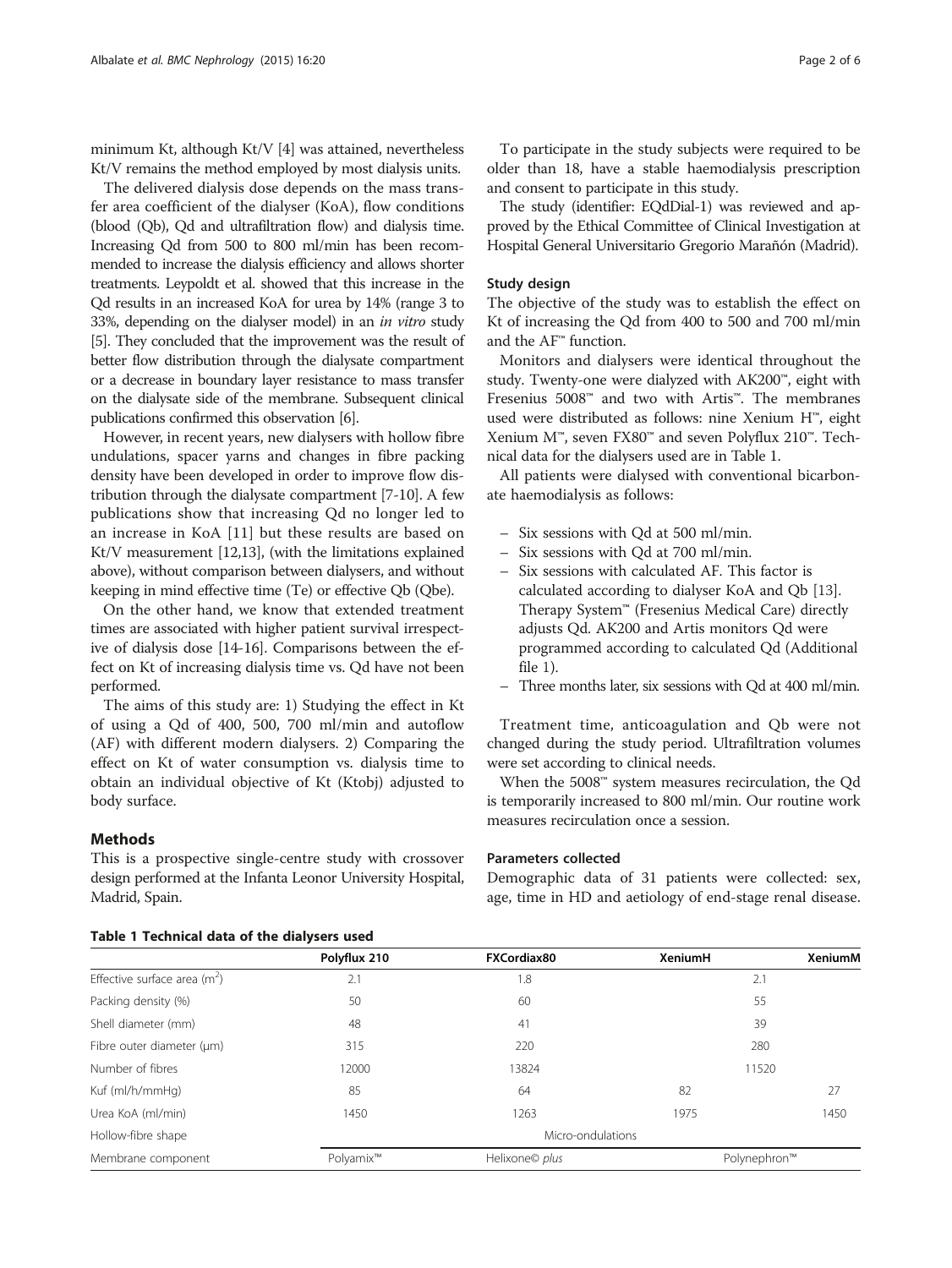<span id="page-2-0"></span>Individual Kt objective (Ktobj) was calculated by Kt to body surface area [\[3](#page-5-0)].

During the dialysis treatment the following parameters were acquired and recorded directly from the monitor display: effective blood flow rate (Qbe), Qd, effective dialysis time (Te) and measured by conductivity monitoring, final Kt (Ktf).

Calculated data were:

- 1. Individual medium values of Qbe, Te, Ktf with each Qd
- 2. Medium clearance per minute Kmin: Ktf\*1000/Te (ml/min)
- 3. Differences of Kt (DifKt) to establish how many patients reach Ktobj: Ktobj minus Ktf

We studied a total of 637 sessions: 178 with 500 ml/min, 173 with 700 ml/min, 160 with AF and 126 with 400 ml/min. Deviations from the prescribed treatment time or blood flow rate or not measuring K due to technical problems were the reasons for session exclusion. Twentytwo patients completed the study with 400 ml/min: one died, two switched HD facility, one was transplanted and five changed HD schedule for clinical reasons (new vascular access, increase of HD time or change of dialysis technique).

#### **Statistics**

Qualitative variables are shown as percentages and quantitative variables as mean (standard deviation) or median (minimum-maximum). Differences between Kt at the different dialysate flow rates were assessed by Student's paired t-test. ANOVA was used to compare quantitative variables as dialyzer or monitor. The chi-squared test was used for qualitative variables. A value of  $p < 0.05$ was considered to be statistically significant.

The analysis was performed with the SPSS computer program, version 15.0.

#### Results

#### Patients

Thirty one patients were included (eleven female, twenty male) with an average age of 78 (19–92). They had been receiving HD for a median of 19 (3–95) months. The

| Table 2 HD treatments at different flow rates |  |
|-----------------------------------------------|--|
|-----------------------------------------------|--|

etiology of end-stage renal disease was as follows: 25.8% unknown, 25.8% diabetes, 16.1% vascular, 12.9% interstitial, 12.9% glomerulonephritis, 3.2% reduced renal mass and 3.2% polycystic kidney disease.

Twenty-two patients underwent dialysis three times a week and nine twice a week. In this group, residual renal function (RRF), calculated as medium of urea and creatinine clearance, was higher than 6 ml/min. The programmed dialysis duration was 210′: three patients, 240′: twentyfour patients and 270′: four patients. Finally, twenty-two had arteriovenous fistula and nine tunnelled central venous catheter (CT).

#### Dialysis efficiency

The total results appear in Table 2, statistically significant differences in Kt were found. In general, we obtained statistically significant higher Kt and Kmin with larger Qd. Kt increases 4% (400 vs. 500 ml/min) and 2.9% (500 vs. 700 ml/min). AF and Qd = 500 ml/min have similar results, because medium Qd used with AF was 507 (52.6) ml/min. No differences in Te or Qbe were found in any case. We did not find statistical differences between dialysers nor monitors

We checked whether the obtained Kt for each patient matched the individually calculated value of Ktobj. In Table [3](#page-3-0) differences between Ktobj and Ktf are shown. All the patients that did not reach Ktobj had RRF (medium clearance of urea and creatinine  $> 6$  ml/min) with shorter dialysis times.

# Dialysis time

A very striking result clearly seen in Table 2 was the waste of time in every HD session. The difference between programmed time and Te was 8′ when Qd was 400 and 500 ml/min and 8.8′ with Qd = 700 ml/min.

Calculating an average time loss of eight minutes/ session, we can say that a patient loses 24′ weekly, 312′ monthly and 62.4 hours yearly.

As expected, patients with CT lost more time independently of Qd, although no statistical differences were found.

| Effective time (min) | Effective Qb (ml/min) | Kt(L)              | Kmin                |  |
|----------------------|-----------------------|--------------------|---------------------|--|
| 233.4(6.5)           | 376 (29.6)            | 53.4 (4.6)         | 232.4 (14.4)        |  |
| 233(7.8)             | 374 (26.4)            | 55 $(4.7)^{c}$     | 240.7 $(13)^{1}$    |  |
| 235.8 (15)           | 379.6 (29.6)          | 53.2 (3.9)         | 233.8 (13.2)        |  |
| 233.3(5.7)           | 382.3 (18.7)          | 51.3 $(2.3)^{a,b}$ | 219.5 $(9.6)^{d,e}$ |  |
|                      |                       |                    |                     |  |

AF: autoflow. Results with 500, 700 and AF are similar with 31 vs. 22 patients. In comparison with 400 ml/min we only included 22 patients in statistical study (Student's paired  $t$ -test).

p<0.04 for Kt 400 ml/min vs. Kt 500 ml/min, <sup>b</sup>p<0.004 for Kt 400 vs. Kt 700 ml/min, <sup>c</sup>p<0.008 for Kt 700 ml/min vs. Kt 500 ml/min and AF, <sup>d</sup>p<0.01 Kmin400 vs. Kmin500 and KminAF, <sup>d</sup>p<0.001 for Kmin400 vs. Kmin700, °p<0.001 for Kmin400 vs. Kmin700, <sup>f</sup>p<0.0001 for Kmin700 vs. Kmin500 and AF.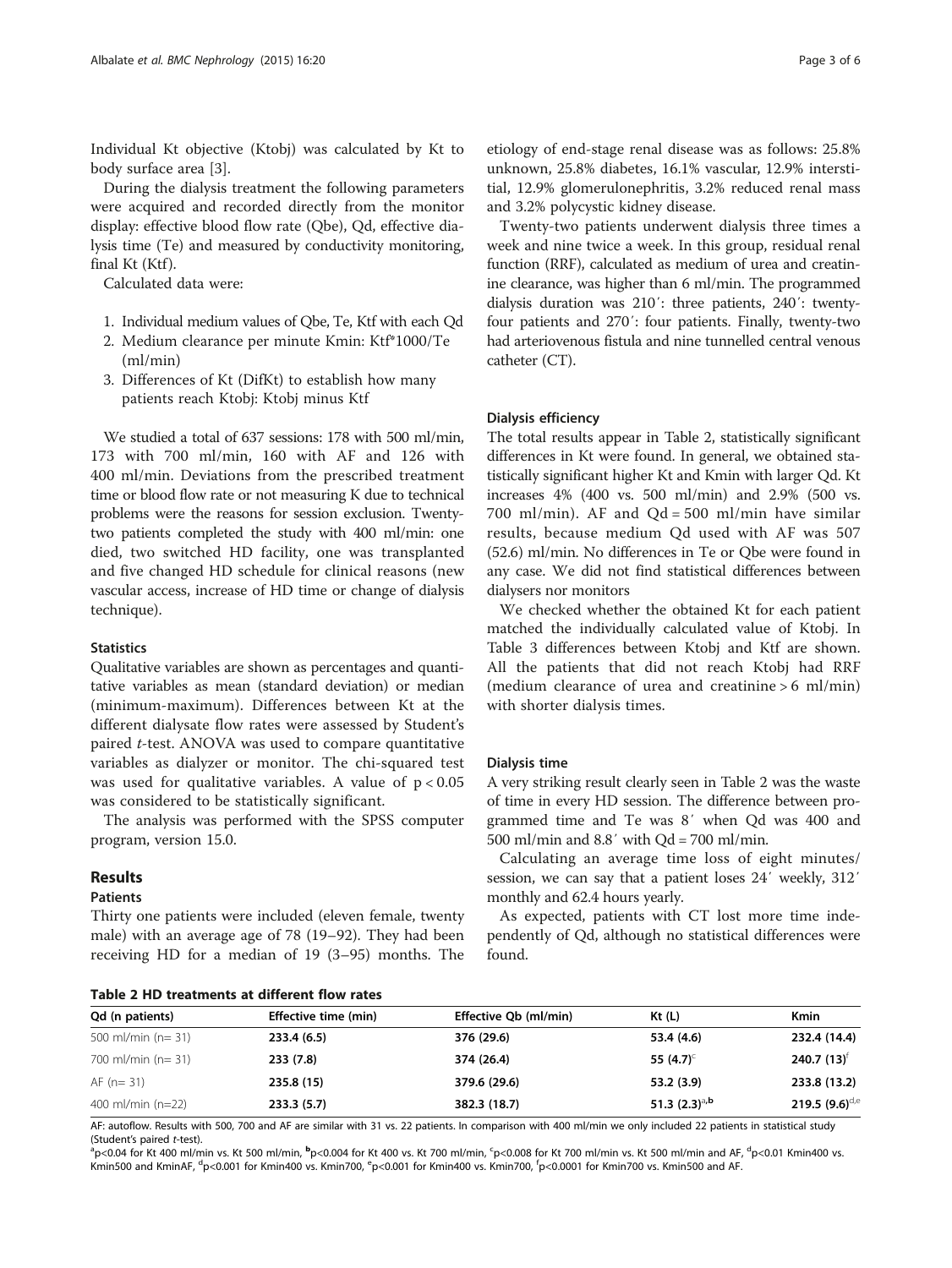<span id="page-3-0"></span>Table 3 Difference between Ktobjective-finalKt with different Qb (DifKT), results are median(range)

|                | Od=400 | $Od = 500$                                                              | $Od = 700$ | AF   |  |  |
|----------------|--------|-------------------------------------------------------------------------|------------|------|--|--|
| DifKT (L)      |        | $4.9$ (-4.6-13.9) $7.7$ (-3.9-20.6) $6.9$ (-1.3-24.4) $6.9$ (-1.3-24.4) |            |      |  |  |
| % obj (%) 82.4 |        | 88.2                                                                    | 94.1       | 88.2 |  |  |
|                |        |                                                                         |            |      |  |  |

%obj: percentage of patients who reach Ktobjective.

#### Calculations of dialysate consumed

We calculated the volume of dialysate consumed when we used Qd of 400, 500 or 700 ml/min in one patient. Total consumption values are presented in Table 4.

Based on our results, we calculated required time and dialysate to increase Kt with different Qd using calculated Kmin (Table [2](#page-2-0)). For example: Kmin with Qd = 400 ml/min was 219 ml/min, if we want to match Kt obtained with  $Qd = 500$  ml/min  $(2 L)$  higher) we need increase dialysis time 9.1′ and expend 3.6 L more of dialysate (Table [5](#page-4-0)). We would obtain the same Kt saving 20.4% of dialysate and with and added value: time.

## **Discussion**

Our principal result is that increasing Qd from 400 to 500, Kt increases by 4% and from 500 to 700 ml/ml the rise is a 3%. These results are statistically significant but its clinical relevance is questionable. Moreover, Te of HD session is away from the programmed time of eight minutes. So, an equal increase in Kt can be obtained by increasing dialysis time a few minutes with less consumption of dialysate and the unquestionable benefits that longer times have for the patient.

Studies in the 1990s found that KoA and clearance could be increased by increasing Qd (Leypoldt, Ouseph); the result of these studies is the widespread use of Qd of 700 to 800 ml/min to improve clearance. But recognising that poor distribution of flow through the dialysate compartment could create a preferential flow of dialysate in the region external to the bundle with consequent stagnation in the internal region of the haemodialyser, dialysers manufacturers implemented a number of changes in dialysers [\[17,18](#page-5-0)]. Some of these technical improvements are: space yarns in the fibre bundle, fibre crossing with a certain angle, fibre undulations, changes in fibre packing density and different flow distributors at the entrance and exit of dialysate compartments. With these approaches, significant increases in solute clearances can be achieved.

Three clinical studies have been published studying the effect of increasing Qd with these dialysers. Ward et al. [[12\]](#page-5-0) defend the use of a Qd of 600 from 800 ml/min, Alayoud [\[13](#page-5-0)] prefers AF because it allows Qd of 400 ml/ min whereas Kashiwagi concludes that flow ratio Qb/Qd should be maintained at 1:2 to obtain well-balanced dialysis efficiency [\[19](#page-5-0)]. These studies have been performed with different Qb: median of 400, mean of 300 or from 150 to 200 ml/min, respectively, measuring Kt/V and with a single type of dialyser. Also Bhimani et al. [\[11\]](#page-5-0) studied the dependence of KoA for urea, phosphate and β2-microglobulin on dialysate flow rate in new design dialysers. They concluded that increasing Qd beyond 600 mL/min had only a modest impact on dialyser performance.

Our study provides new relevant information because it is the first time that different dialysate flow rates are compared using a high Qbe. In dialysis facilities using new dialysers, increasing Qd from 500 to 700 ml/min has no meaningful clinical effect as far as Kt is concerned. We do not think that a difference of 1.5 L compensates such greater expenditure of dialysate. Considering that with AF, Qd is calculated based on Qb, we believed that this method could be useful as demonstrated Alayoud et al. Their model predicts the appropriate AF factor that automatically adjusts the Qd according to Qbe and suggests that the value of increasing Qd to compensate for a low vascular access flow is small. In our study we didn't find any difference because our Qb needs a Qd with AF around 500 ml/min, strengthening our results (additional file [1](#page-4-0)). Also, using  $Qd = 400$  ml/min individual Ktobj is obtained, although in this case Kt is 2 and 4 L lower than when we used 500 and 700 ml/min, respectively. In any case, only patients with residual renal function did not reach Ktobjt because our treatment is individually adjusted. It is important to emphasize that our results are based on Qbe and Te in contrast to previous studies.

It is comforting to think of water as a renewable resource, but we must also know what limitless exploitation of a resource can lead to. The need to develop more sustainable practices for the management and efficient use of water resources has led to fundamental shifts in awareness and public concern over the past decade. Together we can all do our bit to help reduce water consumption. When we use a Qd = 700 ml/min, we spend a lot water

Table 4 Calculated dialysate consumption per patient (acid concentrate relationship 1:45)

| Od-400 | Od-500 | Od-700 | <b>Excessive consumption-1</b> | <b>Excessive consumption-2</b> |
|--------|--------|--------|--------------------------------|--------------------------------|
| 96     | 120    | 168    | 72                             | 48                             |
| 1248   | 1560   | 2184   | 936                            | 624                            |
| 14976  | 18720  | 26028  | 11232                          | 7428                           |
| 2.1    | 2.6    | 3.7    | 1.6                            | 1.1                            |
|        |        |        |                                |                                |

Excessive consumption-1 is the difference between 700 and 400 ml/min, and excessive consumption 2 between 700 and 500 ml/min.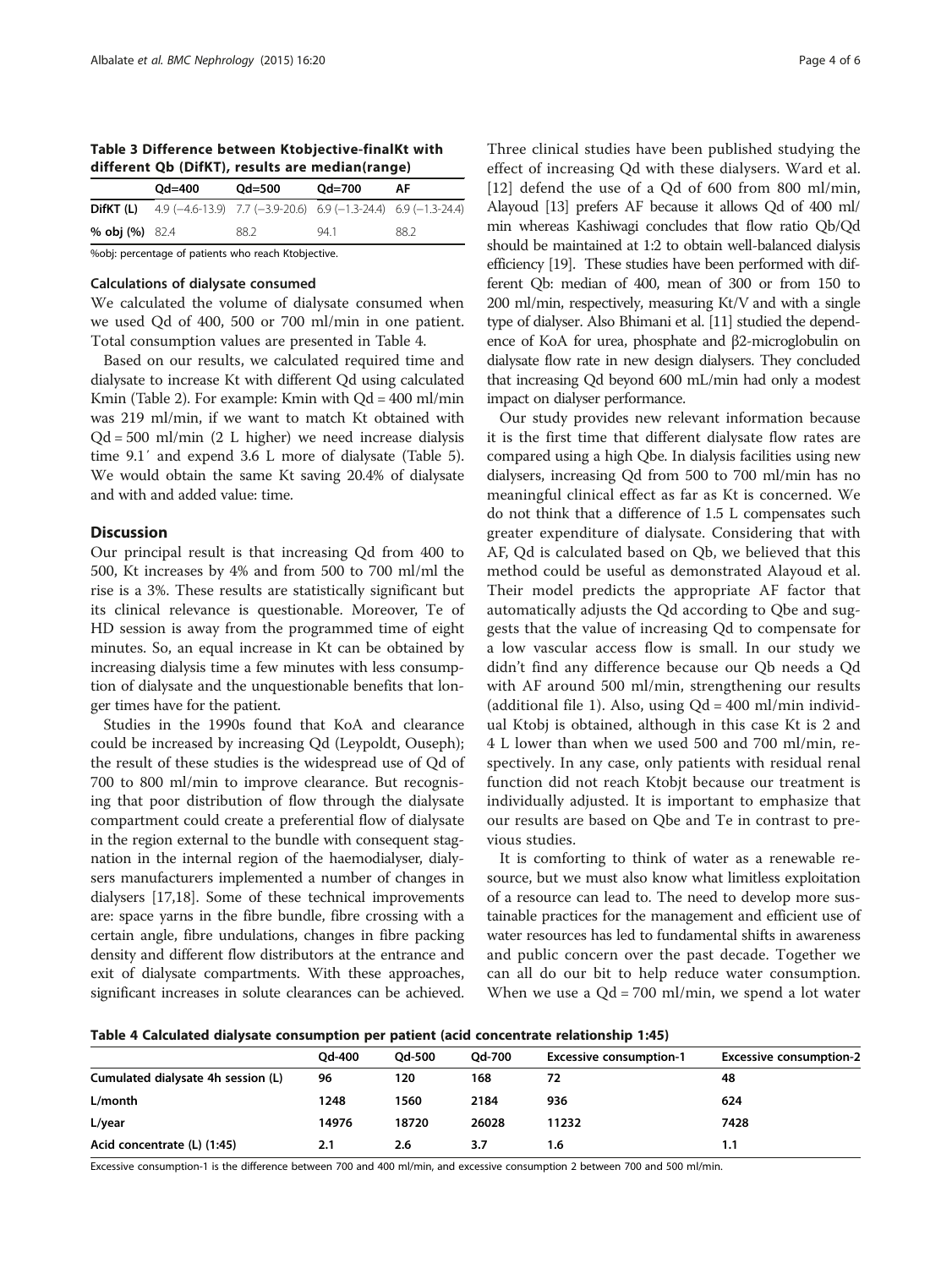|              |      | Increasing Kt: 2 L |          |                     | Increasing Kt: 4 L |           |          |                     |
|--------------|------|--------------------|----------|---------------------|--------------------|-----------|----------|---------------------|
| Qd           | Time | Water (L)          | Acid (L) | Total dialysate (L) | <b>Time</b>        | Water (L) | Acid (L) | Total dialysate (L) |
| $400$ ml/min | 9.1  | 2.8                | 0.8      | 99.6                | 18.1               | 7.2       | 0.16     | 103.2               |
| 500 ml/min   | 8.6  | 3.4                | 0.9      | 124.3               | 17.2               | 8.4       | 0.2      | 128.5               |

<span id="page-4-0"></span>Table 5 Time and dialysate needed to increase Kt

even though no benefit is obtained. Table [4](#page-3-0) shows how many liters are saved in only one patient; keeping in mind our dialysis unit with seventy-five patients we waste more than 500000 liters of dialysate. Finally, it is very important to remember that predialysis water treatment uses two liters to produce one liter of dialysate, so that savings are more substancial, nearly one million of liters in our unit.

On the other hand, we know that longer dialysis treatment time is associated with several benefits like better control of anemia, phosphorus level and blood pressure, lower need for erythropoiesis stimulating agents and better overall survival [\[20](#page-5-0)]. Taking into account the importance of dialysis time, and in view of our results, we want to emphasize that Te is actually lower than prescribed and that this wasted time could reach 62.4 hours/year, equivalent to 15 HD sessions. Having in mind that dialysis time is an added value, a minor increase of time can reach a higher Kt with a limited consumption of water and concentrates. Therefore, we believe that dialyzing 10′ longer with lower Qd is useful for the patient and at the same time ecological because it involves a more responsible use of water by saving 20% dialysate.

Also, we compare dialysers with different membranes and technical characteristics, all of them far better than older dialyser designs. We were not able to find statistical significant differences between them. This is the first time that different dialysers are compared giving very important information for clinical practice. So, nephrologists can no longer consider the membrane as a single entity. Dialyser may perform very differently depending on the device in which it is employed, with the design regarding performance.

Our results are relevant because they are not based on Kt/V calculated from pre- and postdialysis urea concentrations or V that you can introduce in the monitor. We measure Kt that is an actual measure of HD treatment. We usually calculate Kt individualized according to BSA and this is our individual objective in patients without residual renal function. We would like to draw attention to measuring HD dose by employing Kt alone. We think this is the best method for clinical practice without uncertainty of V and allowing a daily measurement of HD dose without a blood test.

The principal limitation of our study is that the number of patients included is small but on the other hand, we think our results are improved because the number of dialysis sessions is high and we use Student's paired t-test, comparing each patient with himself. Also, our study has been performed by a single dialysis unit but we think our results can be extrapolated to all units that work in similar conditions. Finally, comparison with Qd of 400 ml/min has been carried out only in one group of the patients, because we realised that this information is absent and it could be very useful. Although the number of patients is lower the design of the study allows us to confirm our results.

### Conclusions

Our data suggest that increasing dialysate flow to 400 ml/min for these dialysers offers a limited benefit. If we do not improve HD efficiency, water saving is important to protect the environment and to meet current and future human demand. It is important to keep in mind that in order to produce one litre of dialysate in reverse osmosis two litres of water are needed. So, increasing time is a better alternative with demonstrated benefits for the patient and less water consumption.

# Additional files

[Additional file 1:](http://www.biomedcentral.com/content/supplementary/s12882-015-0013-9-s1.doc) Simplified formula, where we consider that Qb is the blood flow rate (ml/min) and KoA is the mass transfer area coefficient for urea (millilitres per minute). This simplified equation will lead to a small overestimation of the real Autoflow factor.

#### Abbreviations

AF: Autoflow; HD: Hemodialysis; Kmin: Medium clearance per minute; KoA: Mass transfer area coefficient; Ktf: Final Kt; Ktobj: Individual objective Kt; Qbe: Effective blood flow rate; Qd: Dialysate flow rate; Te: Effective dialysis time.

#### Competing interest

Dr. M. Albalate, Dr. R. Pérez García and Dr. P. de Sequera have participated as a speaker in meetings organised by Gambro® and Fresenius®.

#### Authors' contributions

AM: participated in the design of the study, perfomed the statitistical analysis and drafted the manuscript. PR: participated in the design of the study, perfomed the statitistical analysis and drafted the manuscript and revised it critically. SP: drafted the manuscript and revised it critically for important intellectual content. CE: drafted the manuscript and revised it critically. AR: drafted the manuscript and revised it critically. OM: drafted the manuscript and revised it critically. PM: drafted the manuscript and revised it critically. All of us have given final approval of the version to be published.

#### Acknowledgments

We would like to thank the nursing staff at the haemodialysis unit of the Infanta Leonor Hospital.